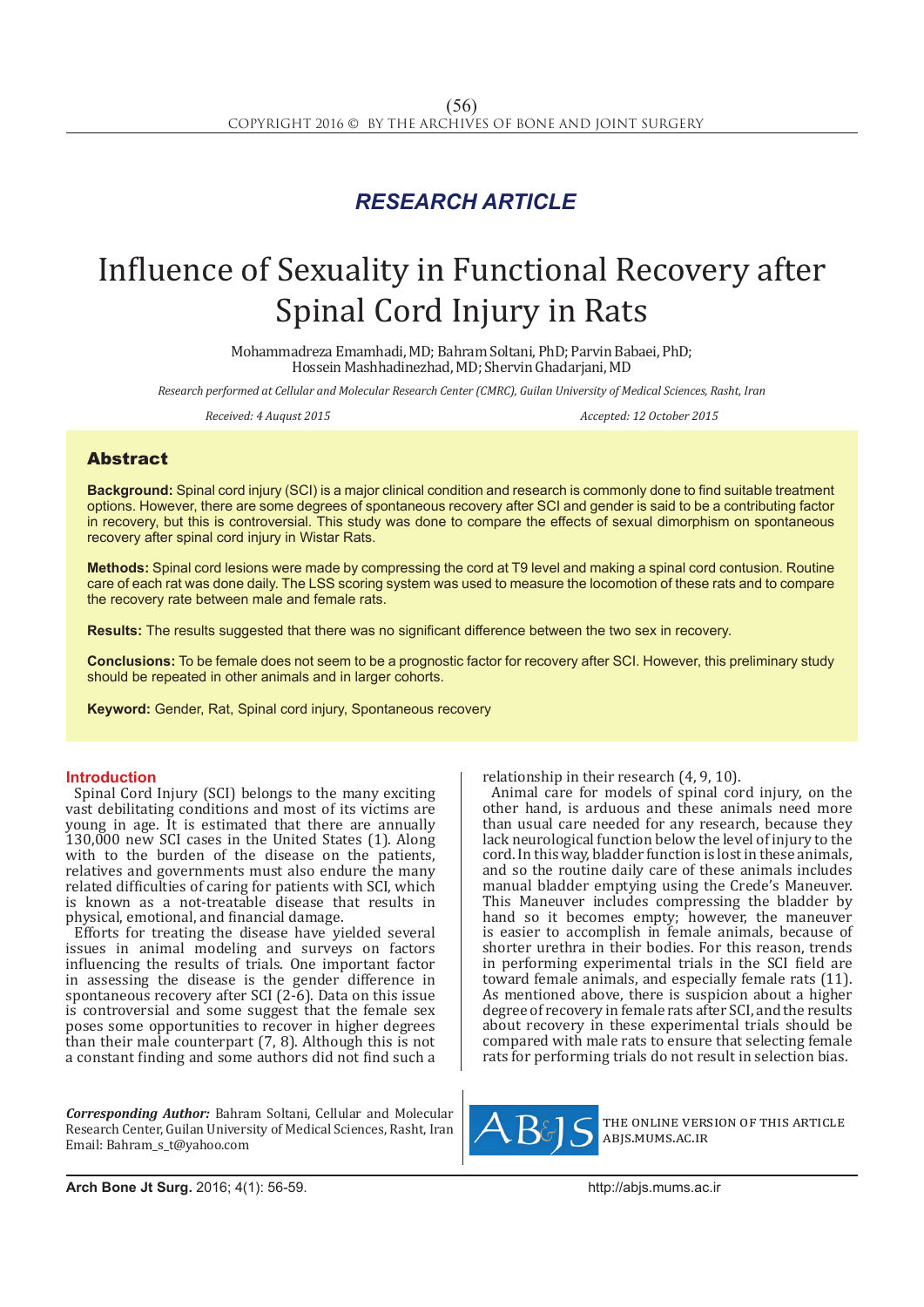In this study, functional recovery after SCI was compared in the two sexes of rats to have basic data on recovery so that further trials and interventions could be done.

#### **Materials and Methods**

Animal modeling: A total number of 50 Wistar rats were included in this study: 25 male and 25 female rats with a weight range of 250-300 grams and of the same age. The animals were kept in an animal room with a temperature of 22±2 °C and day-night intervals of 12 hours. They were kept free to reach food and water and in groups of three to four rats in each cage.

Surgery and SCI induction: The surgery was performed under general anesthesia by a cocktail of Ketamine and Xylazine (60 mg/kg and 5 mg/kg, respectively). The hair on the back of the animals in the thoracic region was shaved and the skin was prepped by Povidone iodine. After draping the skin, a midline incision was made over the lower thoracic vertebrae. The fascia was opened sharply and the muscles over the T9 and T10 vertebrae were shaved. The inter-spinous ligament between these two vertebrae was identified and opened. Using clamps, the spinous process of the lower vertebra was kept so that the spinal column could take a kyphotic alignment and the interspace between the two vertebrae was widened.

Injury to the cord was induced by advancing the tip of a probe with two millimeters in diameter and compressing the cord for 30 seconds. The probe was removed and this compression was repeated after one minute.

The surgical site was washed thoroughly and the wound was closed in separate anatomic layers by simple sutures. The animals were kept in room temperature until complete recovery and then placed in their cages.

Animal care: All the animals took antibiotic injections for three continuous days after surgery (Ceftriaxone; 14 mg/kg and Cloxacillin; 25 mg/kg). The bladder was controlled at every daily care giving and emptied using the Crede maneuver until it become spastic. Rats with spinal cord injury harbor a strange complication in which they begin to eat their own feet, namely autophagia or selfmutilation. This condition results in loosing animals not only because of wound and infection, but also inability to assess the function of the mutilated lower limb. We, as described by Rahimi-Moavaghar, used saturated Picric acid to overcome and prevent this problem (12).

Assessment of function: There are many scales to assess the function after SCI in rats and the BBB score is the most familial one among the researchers, but this



**Figure 1. LSS Score in Male and Female Rats (P > 0.05).**

test is observer dependent and could produce unequal scores among the different observes (13, 14). The other test in this regard is LSS (Losville Swim Scale) that is more documented and is based on the swimming skill of the rats and gives a number between 0 and 17 to the records so it could be used during the study (15). Hence, the LSS score of each rat was recorded the day before the surgery as the basal score, and again, it was gained at weeks: one, three, five, and seven after the surgery.

Data analysis: Data processing was performed by the SPSS 22 for Windows (SPSS, Inc., Chicago, IL). Average values were presented as mean ± standard deviation, and a P value of < 0.05 was considered statistically significant. Characteristics between the two experimental groups were compared by using the unpaired student's t test for parametric data and by using the Pearson's test for categorical data.

#### **Results**

There were 19 rats that survived until the end of the study in each group. The LSS scores of the two groups are shown in Table 1. Data analysis revealed that functional recovery after SCI does not differ significantly between male and female rats [Table 1; Figure 1].

The results suggest that the spinal cord could have plasticity to recover after SCI, but it never reaches normal levels (16). This recovery reached a plateau on day 21 after injury and no significant recovery happened on later surveys. This is consistent with findings from

| Table 1. LSS Score of male and female rats (Mean $\pm$ SD) |                  |                  |                  |                  |                 |
|------------------------------------------------------------|------------------|------------------|------------------|------------------|-----------------|
|                                                            | <b>BASE</b>      | LSS <sub>1</sub> | LSS <sub>2</sub> | LSS <sub>3</sub> | LSS4            |
| MALE                                                       | $16.63 \pm 0.48$ | $5.39 \pm 2.48$  | $7.16 \pm 2.91$  | $7.88 \pm 2.67$  | $7.22 \pm 2.87$ |
| FEMALE                                                     | $16.55 \pm 0.56$ | $8.34 \pm 2.56$  | $9.61 \pm 2.47$  | $9.82 \pm 2.22$  | $10.37 \pm 1.9$ |

BASE: LSS Score before the surgery, LSS 1: The LSS Score 1 week after surgery, LSS 2: The LSS Score 3 weeks after surgery, LSS 3: The LSS Score 5 weeks after surgery, LSS 4: The LSS Score 7 weeks after surgery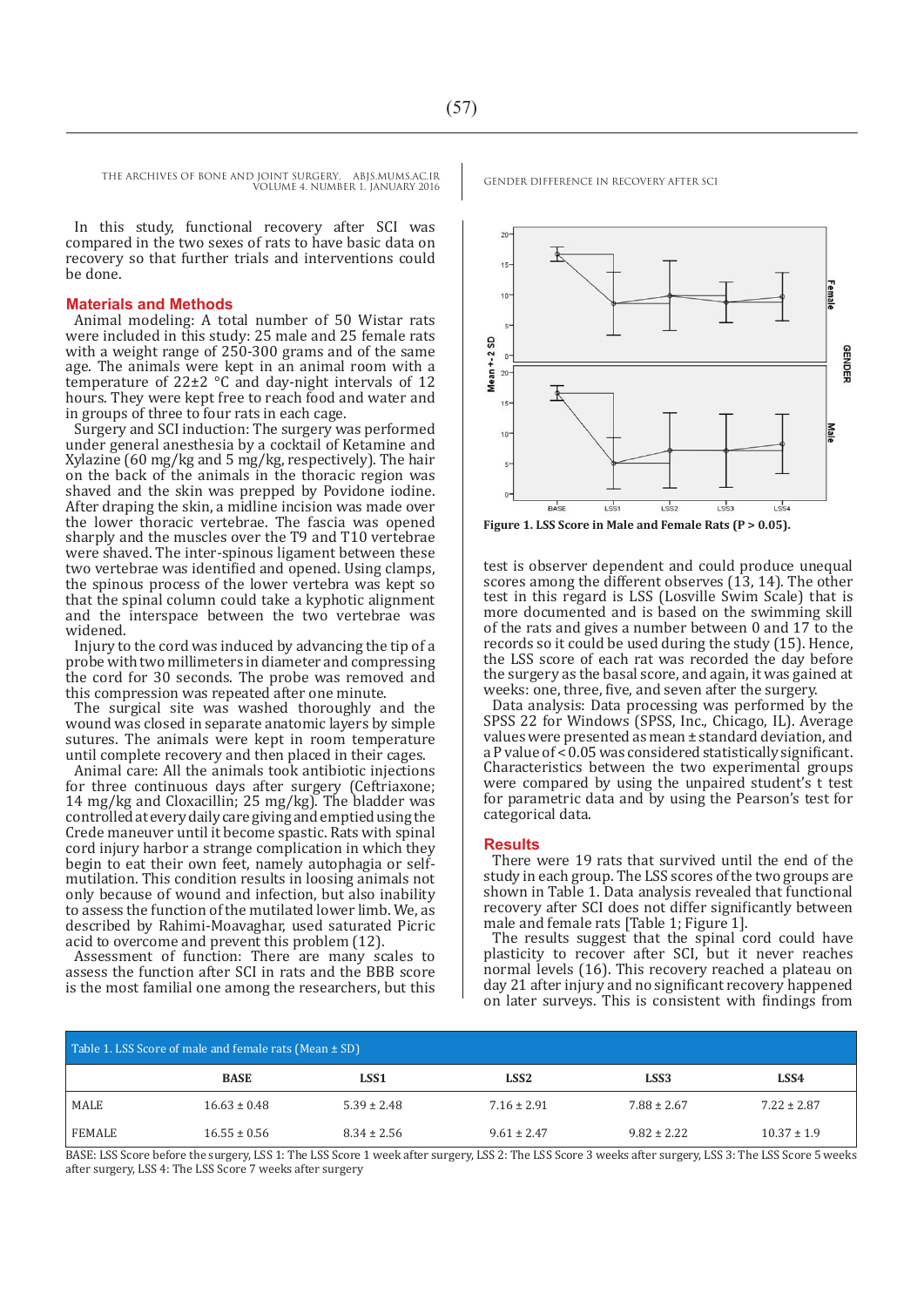THE ARCHIVES OF BONE AND JOINT SURGERY. ABJS.MUMS.AC.IR GENDER DIFFERENCE IN RECOVERY AFTER SCI VOLUME 4. NUMBER 1. JANUARY 2016

other studies (16).

#### **Discussion**

Many studies compared the effects of sexual dimorphism on recovery after SCI (2-5, 7, 8, 17-19). Basic researches have shown that estrogen and progesterone could have neuro-protective effects  $(20-27)$ . It has also been shown that sex hormones are effective in relieving inflammation of CNS after Multiple Sclerosis (28). Accordingly, although MS is more prevalent among women, exacerbation attacks are more severe and debilitating in men (29). Experimental trials have shown that progesterone results in diminishing brain edema, improving function, and minimizing secondary neuron loss (25, 30).

Recent studies suggest that estrogen and progesterone could improve functional recovery after injury to the spinal cord and brain (26, 27, 31-35). Anti-inflammatory effects, increasing blood supply to damaged tissue, enhancing BCL-2 (anti-apoptosis), and lowering intracellular calcium are some of the proposed mechanisms for this neuro-protection (33).

Studies about the effects of sexual dimorphism on recovery after SCI have had controversial results. Some studies showed that female rats could have better recovery that the male (7' however, this relationship has not been shown in other studies (9).

Studies on humans, however, did not show any difference in recovery after SCI between men and women (5, 6). Fisher et al. did not show any relationship between sexual dimorphism and recovery in patients with complete quadriparesia (10). One study showed that men could have better outcomes than females with injuries on the same level and with the same severity (5). Sexuality, in general, does not seem to have an effect

in recovery after SCI, although there are significant differences regarding complications (4, 17).

This study did not show any difference in recovery after SCI in locomotion during 7 weeks and this is compatible with findings in other studies.

There was no difference in recovery after SCI between male and female rats in this study, which is similar to some other data in experimental and clinical trials. Further studies are needed to assess the effects of sexual dimorphism and related hormones in neuro-protection for recovery. Our study also shown that spontaneous recovery maximizes on day 21 after injury in rats.

Mohammadreza Emamhadi MD Department of Neurosurgery, Guilan University of Medical Sciences, Rasht, Iran

#### Bahram Soltani PhD

Department of Pharmacology, Cellular and Molecular Research Center, Guilan University of Medical Sciences, Rasht, Iran

Parvin Babaei PhD

Department of Physiology, Cellular and Molecular Research Center, Guilan University of Medical Sciences, Rasht, Iran

Hossein Mashhadinezhad MD Department of Neurosurgery, Ghaem Hospital, Mashhad, Iran

Shervin Ghadarjani MD

Department of Neurosurgery, Guilan University of Medical Sciences, Rasht, Iran

#### **References**

- 1. Thuret S, Moon LD, Gage FH. Therapeutic interventions after spinal cord injury. Nat Rev Neurosci. 2006; 7(8):628-43.
- 2. Greenwald BD, Seel RT, Cifu DX, Shah AN. Genderrelated differences in acute rehabilitation lenghts of stay, charges, and functional outcomes for a matched sample with spinal cord injury: a multicenter investigation. Arch Phys med Rehabil. 2001; 82(9):1181-7.
- McColl MA, Charlifue S, Glass C, Lawson N, Savic G. Aging, gender, and spinal cord injury. Arch Phys Med Rehabil. 2004; 85(3):363-7.
- 4. Krause JS, Broderick L. Outcomes after spinal cord injury: comparisons as a function of gender and race and ethniciry. Arch Phys Med Rehabil. 2004; 85(3):355-62.
- 5. Sipski M, Jackson A, Go'mez-Mari'n O, Estores I, Stein A. Effects of gender on neurologic and functional

recovery after spinal cord inury. Arch Phys Med Rehabil. 2004; 85(11):1826-36.

- 6. Scivoletto G, Morganti B, Molinari M. Sex-related differences of rehabilitation outcomes of spinal cord lesion patients. Clin Rehabil. 2004; 18(6):709-13.
- 7. Farooque M, Suo Z, Arnold PM, Wulser MJ, Chou CT, Vancura RW, et al. Gender-related differences in recovery of locomotor function after spinal cord injury in mice. Spinal Cord. 2006; 44(3):182-7.
- 8. Hauben E, Mizrahi T, Agranov E, Schwartz M. Sexual dimorphism in the spontaneous recovery from spinal cord injuryL a gender gap in beneficial autoimmunity? Eur J Neurosci. 2002; 16(9):1731-40.
- 9. Swartz KR, Fee DB, Joy KM, Roberts KN, Sun S, Scheff NN, et al. Gender differences in spinal cord injury are not estrogen dependent. J Neurotrauma. 2007; 24(3):473-80.
- 10. Fisher CG, Noonan VK, Smith DE, Wing PC, Dvorak